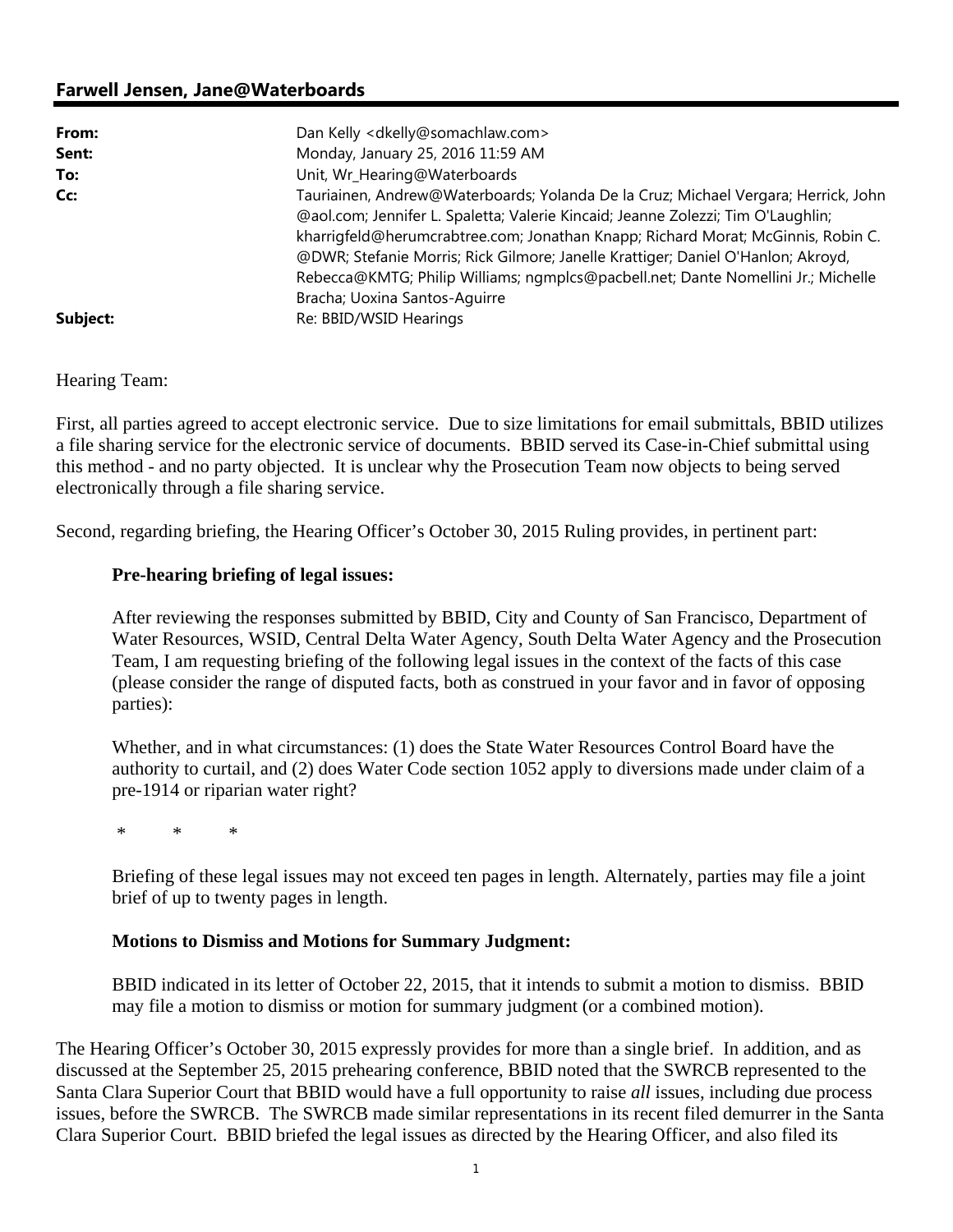Motion to Dismiss. The remaining briefs raise the due process issues that the SWRCB assured the Santa Clara Superior Court that BBID could bring before the SWRCB.

It is worth noting that the attachments to the declarations submitted with BBID's briefs attach, with very limited exception, documents previously submitted as part of BBID's Case-in-Chief submittal. Because they have not yet been accepted into evidence, BBID provided them again - cross referencing the prior Exhibit numbers.

To the extent the Hearing Team is going to consider the Prosecution Team's objection or motion to strike, BBID request a formal hearing on the objection / motion to strike in order to develop a proper record for judicial review.

Regards, Dan Kelly



# **Daniel Kelly** | *Attorney*

500 Capitol Mall, Suite 1000 | Sacramento, CA 95814 **Office** 916.446.7979 | **Direct** 916.469-3833 | **Fax** 916.446.8199 | dkelly@somachlaw.com http://www.somachlaw.com

The information contained in this electronic mail transmission is confidential and intended to be sent only to the stated recipient of the transmission. It may therefore be protected from unauthorized use or dissemination by the attorney client and/or attorney work-product privileges. If you are not the intended recipient or the intended recipient's agent, you are hereby notified that any review, use, dissemination, distribution or copying of this communication is strictly prohibited. You are also asked to notify us immediately by telephone at (916) 446-7979 or reply by e-mail and delete or discard the message. Thank you.

On Jan 25, 2016, at 11:13 AM, Tauriainen, Andrew@Waterboards <Andrew.Tauriainen@waterboards.ca.gov> wrote:

- 1. The Prosecution Team requests clarification regarding BBID's method of service. The Hearing Notices in the BBID and WSID matters do not appear to contemplate service via online document storage. If appropriate, the Prosecution Team requests guidance on how all parties may utilize this method of service.
- 2. Hearing Officer Doduc's October 30, 2015, ruling provides that "BBID may file a motion to dismiss or motion for summary judgment (or a combined motion)… The motions, including supporting memoranda of points and authorities, and briefs filed in support or opposition may not exceed ten pages in length." This ruling has not been changed, and the page limit was reiterated in the Hearing Team's email dated January 14, 2016. BBID appears to seek to file five (5) separate motions to dismiss, each at or near ten pages of briefing. The Prosecution Team objects to this attempted submittal and requests that the Hearing Team strike all but the first ten pages of BBID's total motion briefing. The Prosecution Team will rescind this request if BBID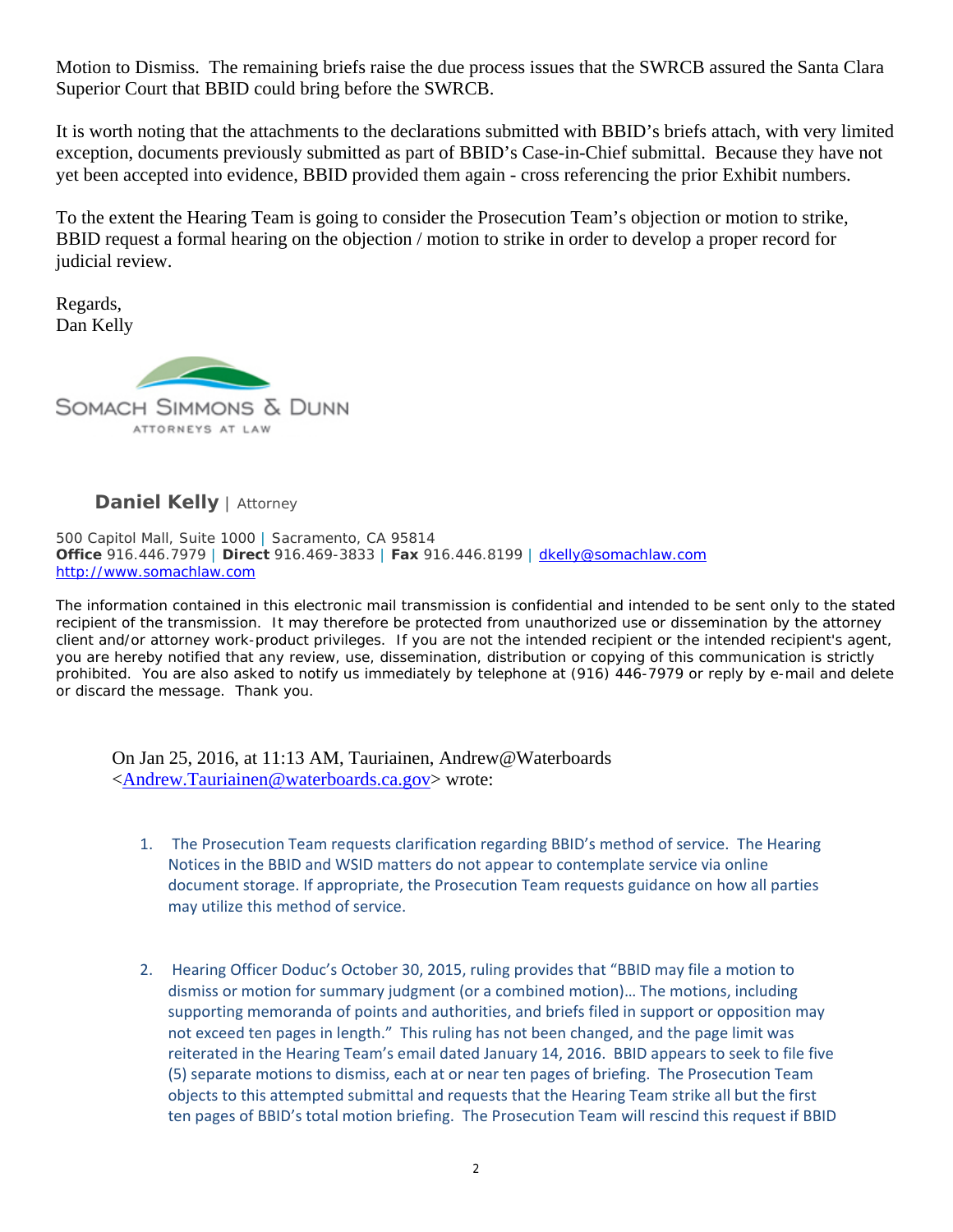replaces the five separate motions with one combined motion, not exceeding ten pages in length, before today's noon deadline.

Andrew Tauriainen, Attorney III State Water Resources Control Board Office of Enforcement 1001 I Street, 16th Floor Sacramento, CA 95814 tel: (916) 341‐5445 fax: (916)341‐5896 atauriainen@waterboards.ca.gov

\*\*\*CONFIDENTIALITY NOTICE: This communication with its contents may contain confidential and/or legally privileged information. It is solely for the use of the intended recipient(s). Unauthorized interception, review, use or disclosure is prohibited and may violate applicable laws including the Electronic Communications Privacy Act. If you are not the intended recipient, please contact the sender and destroy all copies of the communication.

**From:** Yolanda De La Cruz [mailto:ydelacruz@somachlaw.com] **Sent:** Monday, January 25, 2016 10:37 AM **To:** Unit, Wr\_Hearing@Waterboards **Cc:** Michael Vergara; Dan Kelly; Herrick, John @aol.com; Jennifer L. Spaletta; Valerie Kincaid; Jeanne Zolezzi; Tim O'Laughlin; kharrigfeld@herumcrabtree.com; Tauriainen, Andrew@Waterboards; Jonathan Knapp; Richard Morat; McGinnis, Robin C.@DWR; Stefanie Morris; Rick Gilmore; Unit, Wr\_Hearing@Waterboards; Janelle Krattiger; Daniel O'Hanlon; Akroyd, Rebecca@KMTG; Phillip Williams; ngmplcs@pacbell.net; Dante Nomellini Jr.; Michelle Bracha; Uoxina Santos-Aguirre **Subject:** BBID/WSID Hearings

SWRCB Hearing and Parties:

Please be advised that we are sending you the following Motions and Declarations along with exhibits by HIGHTAIL.

1. NOTICE OF POSITION REGARDING THE STATE WATER RESOURCES CONTROL BOARD AUTHORITY TO ISSUE CURTAILMENTS

 2. DECLARATION OF LAUREN D. BERNADETT IN SUPPORT OF BYRON-BETHANY IRRIGATION NOTICE OF POSITION REGARDING THE STATE WATER RESOURCES CONTROL BOARD AUTHORITY TO ISSUE CURTAILMENTS

3. MOTION TO DISMISS ADMINISTRATIVE CIVIL LIABILITY PROCEEDING IN ENF01951 FOR LACK OF STATUTORY AUTHORITY UNDER WATER CODE SECTION 1052

4. DECLARATION OF LAUREN D. BERNADETT IN SUPPORT OF MOTION TO DISMISS ADMINISTRATIVE CIVIL LIABILITY PROCEEDING IN ENF01951 FOR LACK OF STATUTORY AUTHORITY UNDER WATER CODE SECTION 1052